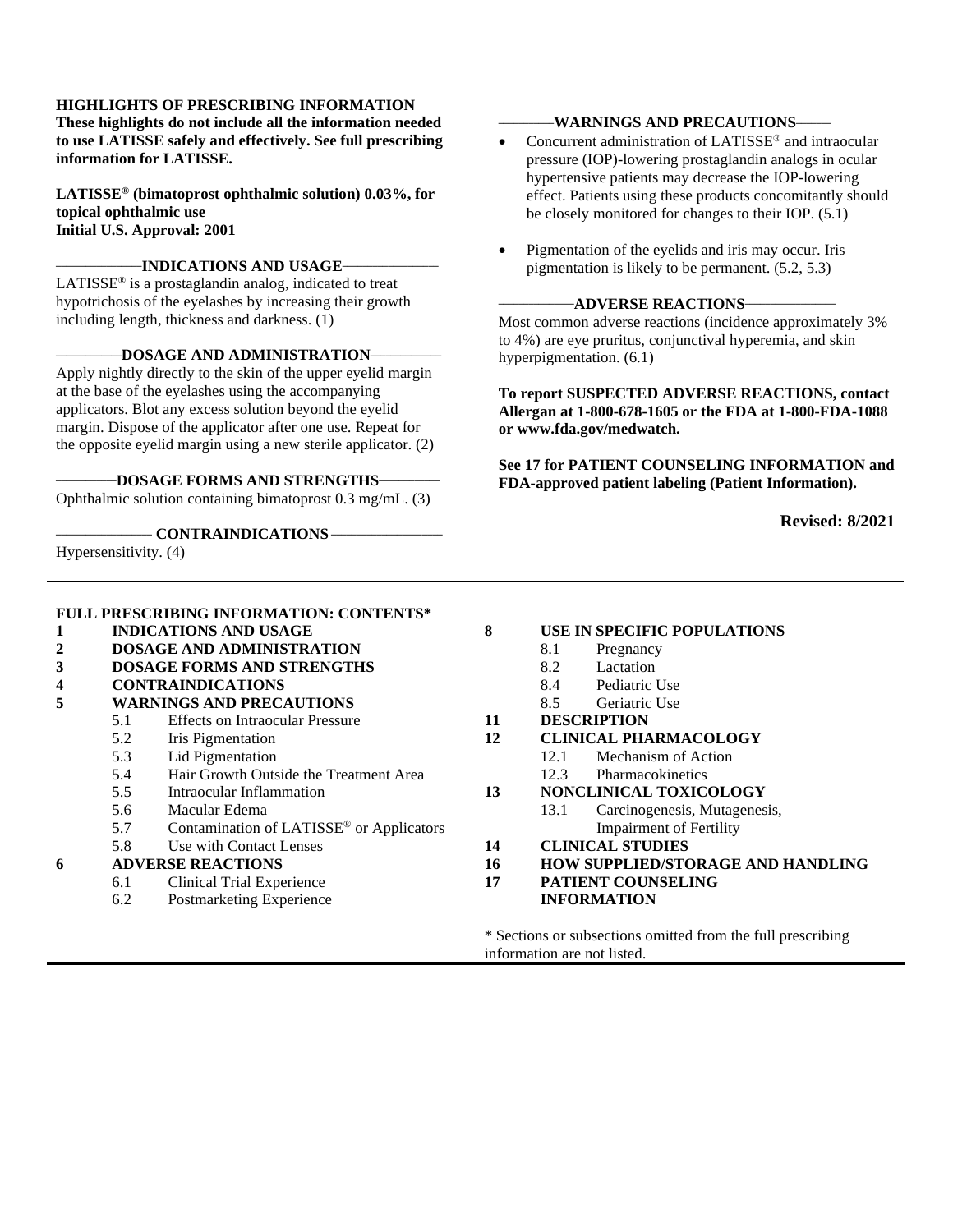# **FULL PRESCRIBING INFORMATION**

# **1 INDICATIONS AND USAGE**

**LATISSE®** (bimatoprost ophthalmic solution) 0.03% is indicated to treat hypotrichosis of the eyelashes by increasing their growth including length, thickness and darkness.

# **2 DOSAGE AND ADMINISTRATION**

Ensure the face is clean, makeup and contact lenses are removed. Once nightly, place one drop of **LATISSE®** (bimatoprost ophthalmic solution) 0.03% on the disposable sterile applicator supplied with the package and apply evenly along the skin of the upper eyelid margin at the base of the eyelashes. The upper lid margin in the area of lash growth should feel lightly moist without runoff. Blot any excess solution runoff outside the upper eyelid margin with a tissue or other absorbent cloth. Dispose of the applicator after one use. Repeat for the opposite eyelid margin using a new sterile applicator.

Do not reuse applicators and do not use any other brush/applicator to apply **LATISSE®**.

Do not apply to the lower eyelash line *[see Warnings and Precautions (5.3, 5.4) and Patient Counseling Information (17)]*.

Additional applications of **LATISSE®** will not increase the growth of eyelashes.

Upon discontinuation of treatment, eyelash growth is expected to return to its pre-treatment level.

# **3 DOSAGE FORMS AND STRENGTHS**

Ophthalmic solution containing bimatoprost 0.3 mg/mL.

# **4 CONTRAINDICATIONS**

**LATISSE®** is contraindicated in patients with hypersensitivity to bimatoprost or to any of the ingredients [*see Adverse Reactions (6.2)*].

# **5 WARNINGS AND PRECAUTIONS**

# **5.1 Effects on Intraocular Pressure**

Bimatoprost ophthalmic solution (**LUMIGAN®**) lowers intraocular pressure (IOP) when instilled directly to the eye in patients with elevated IOP. In clinical trials, in patients with or without elevated IOP, **LATISSE®** lowered IOP, however, the magnitude of the reduction was not cause for clinical concern.

In ocular hypertension studies with **LUMIGAN®**, it has been shown that exposure of the eye to more than one dose of bimatoprost daily may decrease the intraocular pressure lowering effect. In patients using **LUMIGAN®** or other prostaglandin analogs for the treatment of elevated intraocular pressure, the concomitant use of **LATISSE®** may interfere with the desired reduction in IOP. Patients using prostaglandin analogs including **LUMIGAN**® for IOP reduction should only use **LATISSE®** after consulting with their physician and should be monitored for changes to their intraocular pressure*.* 

# **5.2 Iris Pigmentation**

Increased iris pigmentation has occurred when bimatoprost solution was administered. Patients should be advised about the potential for increased brown iris pigmentation which is likely to be permanent *[see Adverse Reactions (6.2).*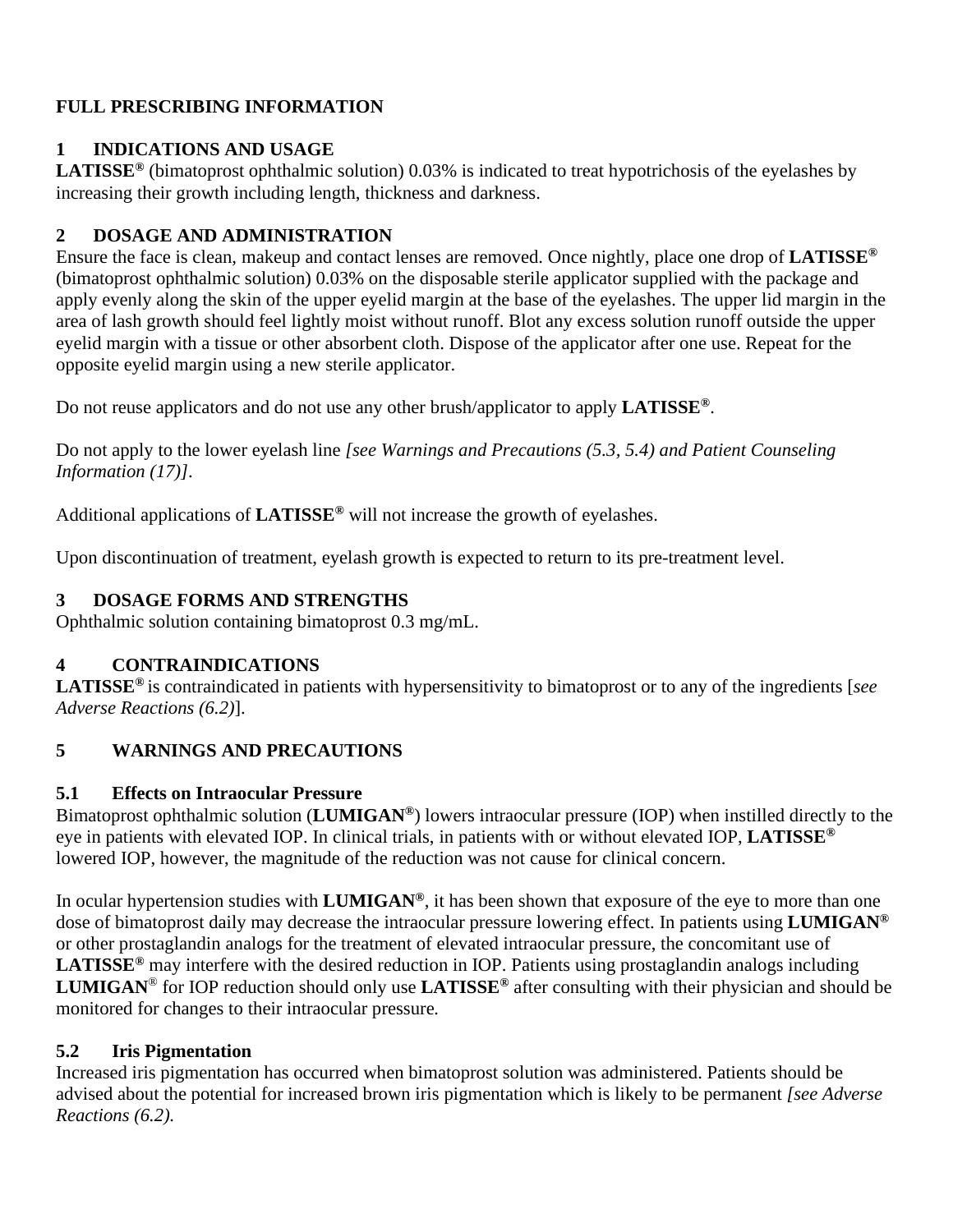The pigmentation change is due to increased melanin content in the melanocytes rather than to an increase in the number of melanocytes. The long term effects of increased pigmentation are not known. Iris color changes seen with administration of bimatoprost ophthalmic solution may not be noticeable for several months to years. Typically, the brown pigmentation around the pupil spreads concentrically towards the periphery of the iris and the entire iris or parts of the iris become more brownish. Neither nevi nor freckles of the iris appear to be affected by treatment. Treatment with **LATISSE®** solution can be continued in patients who develop noticeably increased iris pigmentation.

# **5.3 Lid Pigmentation**

Bimatoprost has been reported to cause pigment changes (darkening) to periorbital pigmented tissues and eyelashes. The pigmentation is expected to increase as long as bimatoprost is administered, but has been reported to be reversible upon discontinuation of bimatoprost in most patients.

# **5.4 Hair Growth Outside the Treatment Area**

There is the potential for hair growth to occur in areas where **LATISSE®** solution comes in repeated contact with the skin surface. It is important to apply **LATISSE®** only to the skin of the upper eyelid margin at the base of the eyelashes using the accompanying sterile applicators, and to carefully blot any excess **LATISSE®** from the eyelid margin to avoid it running onto the cheek or other skin areas.

# **5.5 Intraocular Inflammation**

LATISSE<sup>®</sup> solution should be used with caution in patients with active intraocular inflammation (e.g., uveitis) because the inflammation may be exacerbated.

# **5.6 Macular Edema**

Macular edema, including cystoid macular edema, has been reported during treatment with bimatoprost ophthalmic solution (**LUMIGAN®**) for elevated IOP. **LATISSE®** should be used with caution in aphakic patients, in pseudophakic patients with a torn posterior lens capsule, or in patients with known risk factors for macular edema.

# **5.7 Contamination of LATISSE® or Applicators**

The **LATISSE®** bottle must be kept intact during use. It is important to use **LATISSE®** solution as instructed, by placing one drop on the single-use-per-eye applicator. The bottle tip should not be allowed to contact any other surface since it could become contaminated. The accompanying sterile applicators should only be used on one eye and then discarded since reuse of applicators increases the potential for contamination and infections. There have been reports of bacterial keratitis associated with the use of multiple-dose containers of topical ophthalmic products *[see Patient Counseling Information (17)]*.

# **5.8 Use with Contact Lenses**

**LATISSE®** contains benzalkonium chloride, which may be absorbed by and cause discoloration of soft contact lenses. Contact lenses should be removed prior to application of solution and may be reinserted 15 minutes following its administration.

# **6 ADVERSE REACTIONS**

The following adverse reactions are described elsewhere in the labeling:

- Effects on Intraocular Pressure [*see Warnings and Precautions (5.1)*]
- Iris Pigmentation [*see Warnings and Precautions (5.2)*]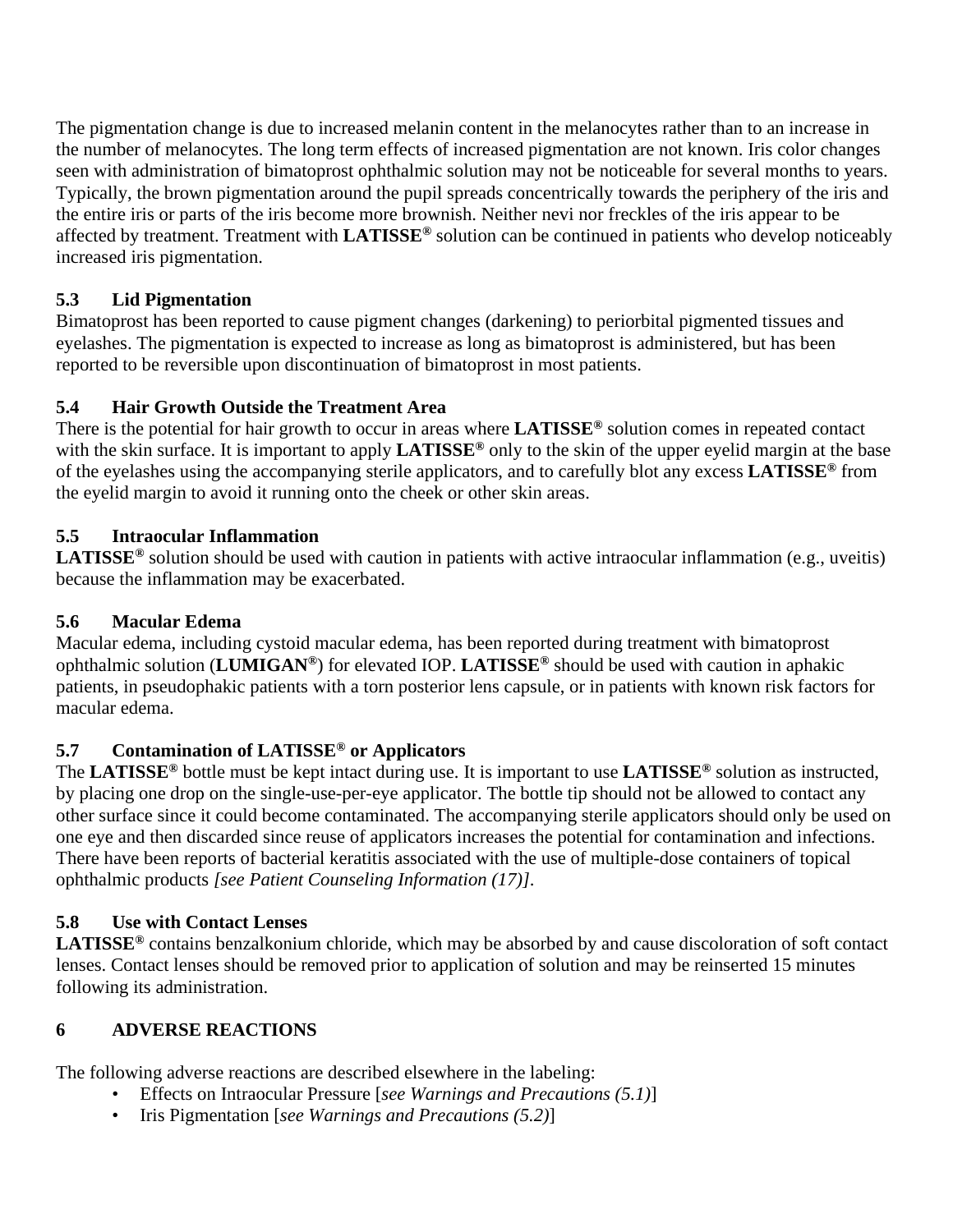- Lid Pigmentation [*see Warnings and Precautions (5.3)*]
- Hair Growth Outside the Treatment Area [*see Warnings and Precautions (5.4)*]
- Intraocular Inflammation [*see Warnings and Precautions (5.5)*]
- Macular Edema [*see Warnings and Precautions (5.6)*]
- Hypersensitivity [*see Contraindications (4)*]

### **6.1 Clinical Trial Experience**

Because clinical trials are conducted under widely varying conditions, adverse reaction rates observed in the clinical trials of a drug cannot be directly compared to rates in the clinical trials of another drug and may not reflect the rates observed in practice.

The following information is based on clinical trial results from a multicenter, double-masked, randomized, vehicle-controlled, parallel study including 278 adult patients for four months of treatment.

The most frequently reported adverse reactions were eye pruritus, conjunctival hyperemia, skin hyperpigmentation, ocular irritation, dry eye symptoms, and periorbital erythema. These reactions occurred in less than 4% of patients. Additional adverse reactions seen in clinical trials experience include foreign body sensation, hair growth abnormal, and iris hyperpigmentation.

Additional adverse reactions reported with bimatoprost ophthalmic solution (**LUMIGAN®**) for the reduction of intraocular pressure include, ocular dryness, visual disturbance, ocular burning, eye pain, blepharitis, cataract, superficial punctate keratitis, eye discharge, tearing, photophobia, allergic conjunctivitis, asthenopia, conjunctival edema, iritis, infections (primarily colds and upper respiratory tract infections), headaches, and asthenia.

### **6.2 Postmarketing Experience**

The following adverse reactions have been identified during postapproval use of **LATISSE®**. Because these reactions are reported voluntarily from a population of uncertain size, it is not always possible to reliably estimate their frequency or establish a causal relationship to drug exposure. The reactions include dry skin of the eyelid and/or periocular area, eye swelling, eyelid edema, hordeolum, hypersensitivity (local allergic reactions), lacrimation increased, madarosis and trichorrhexis (temporary loss of a few lashes to loss of sections of eyelashes, and temporary eyelash breakage, respectively), periorbital and lid changes associated with periorbital fat atrophy and skin tightness resulting in deepening of eyelid sulcus and eyelid ptosis, rash (including macular and erythematous), skin discoloration (periorbital), skin exfoliation of the eyelid and/or periorbital area, trichiasis, and vision blurred.

# **8 USE IN SPECIFIC POPULATIONS**

### **8.1 Pregnancy**

### Risk Summary

There are no adequate and well-controlled studies of **LATISSE®** (bimatoprost ophthalmic solution) 0.03% administration in pregnant women. There is no increase in the risk of major birth defects or miscarriages based on bimatoprost postmarketing experience.

In embryofetal development studies, administration of bimatoprost to pregnant mice and rats during organogenesis resulted in abortion and early delivery at oral doses at least 33 times (mice) or 94 times (rats) the human exposure following topical ophthalmic administration of bimatoprost 0.03% to the cornea or conjunctival sac bilaterally once daily, based on the area under the curve (AUC). These adverse effects were not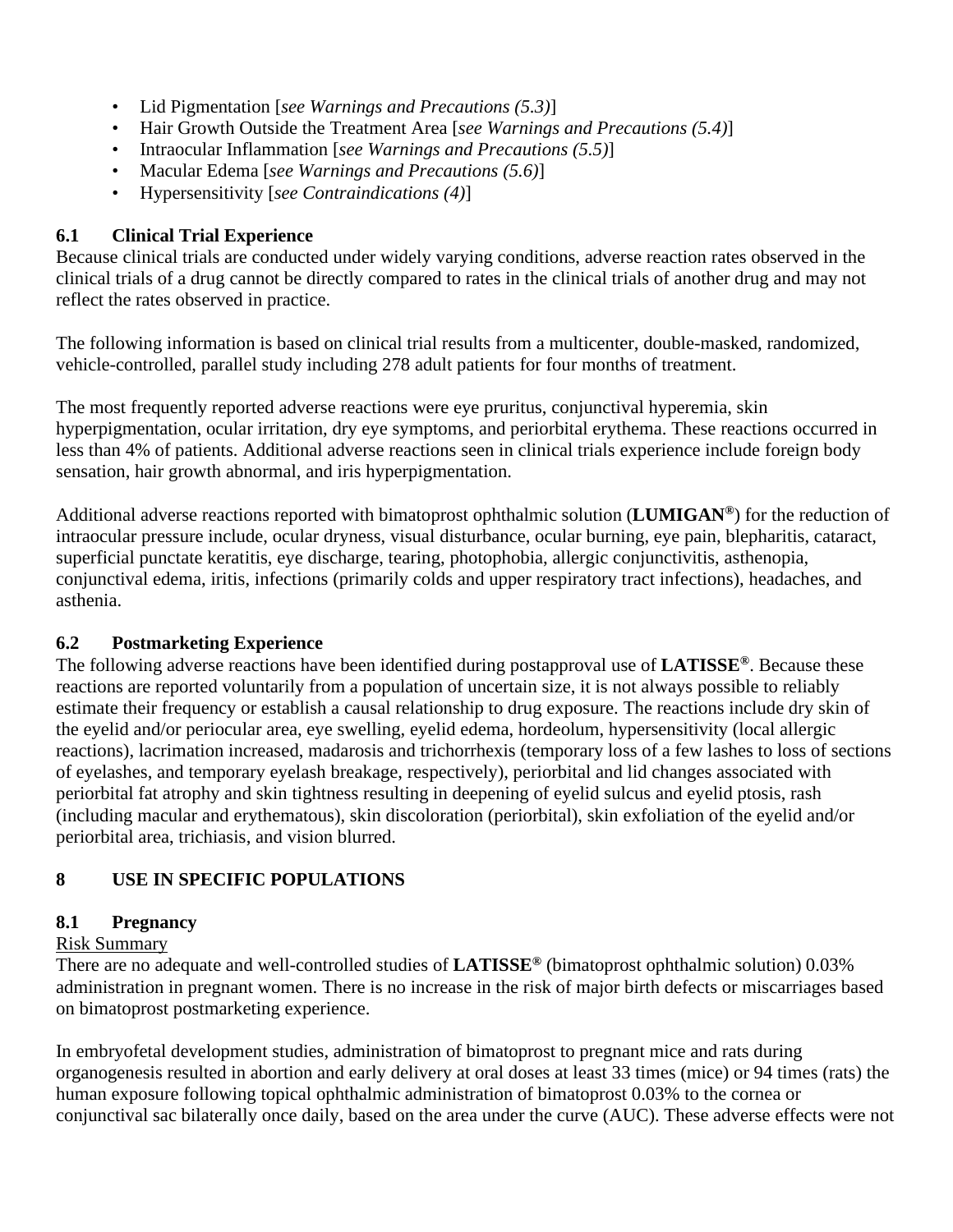observed at 2.6 times (mice) and 47 times (rats) the human exposure following topical ophthalmic administration of bimatoprost 0.03% to the cornea or conjunctival sac bilaterally once daily, based on AUC.

In pre/postnatal development studies, administration of bimatoprost to pregnant rats from organogenesis to the end of lactation resulted in reduced gestation length and fetal body weight, and increased fetal and pup mortality at oral doses at least 41 times the human systemic exposure following topical ophthalmic administration of bimatoprost 0.03% to the cornea or conjunctival sac bilaterally once daily, based on AUC. No adverse effects were observed in rat offspring at exposures estimated at 14 times the human exposure following topical ophthalmic administration of bimatoprost 0.03% to the cornea or conjunctival sac bilaterally once daily, based on AUC.

Because animal reproductive studies are not always predictive of human response **LATISSE®** 0.03% should be administered during pregnancy only if the potential benefit justifies the potential risk to the fetus.

#### Data

#### *Animal Data*

In an embryofetal development rat study, abortion was observed in pregnant rats administered bimatoprost orally during organogenesis at 0.6 mg/kg/day (94 times the human systemic exposure following topical ophthalmic administration of bimatoprost 0.03% to the cornea or conjunctival sac bilaterally once daily, based on AUC). The No Observed Adverse Effect Level (NOAEL) for abortion was 0.3 mg/kg/day (estimated at 47 times the human systemic exposure following topical ophthalmic administration of bimatoprost 0.03% to the cornea or conjunctival sac bilaterally once daily based on AUC). No abnormalities were observed in rat fetuses at doses up to 0.6 mg/kg/day.

In an embryofetal development mouse study, abortion and early delivery were observed in pregnant mice administered bimatoprost orally during organogenesis at doses greater than or equal to 0.3 mg/kg/day (33 times the human systemic exposure following topical ophthalmic administration of bimatoprost 0.03% to the cornea or conjunctival sac bilaterally once daily, based on AUC). The NOAEL for abortion and early delivery was 0.1 mg/kg/day (2.6 times the human systemic exposure following topical ophthalmic administration of bimatoprost 0.03% to the cornea or conjunctival sac bilaterally once daily, based on AUC). No abnormalities were observed in mouse fetuses at doses up to 0.6 mg/kg/day (72 times the human systemic exposure following topical ophthalmic administration of bimatoprost 0.03% to the cornea or conjunctival sac bilaterally once daily, based on AUC).

In a pre/postnatal development study, treatment of pregnant rats with bimatoprost orally from gestation day 7 to lactation day 20 resulted in reduced gestation length, increased late resorptions, fetal deaths, and postnatal pup mortality, and reduced pup body weight at doses greater than or equal to 0.3 mg/kg/day. These effects were observed at exposures at least 41 times the human systemic exposure following topical ophthalmic administration of bimatoprost 0.03% to the cornea or conjunctival sac bilaterally once daily, based on AUC. The NOAEL for postnatal development and mating performance of the offspring was 0.1 mg/kg/day (estimated at 14 times the human systemic exposure following topical ophthalmic administration of bimatoprost 0.03% to the cornea or conjunctival sac bilaterally once daily, based on AUC).

### **8.2 Lactation**

### Risk Summary

It is not known whether topical ocular treatment with **LATISSE®** 0.03% could result in sufficient systemic absorption to produce detectable quantities in human milk. In animal studies, bimatoprost has been shown to be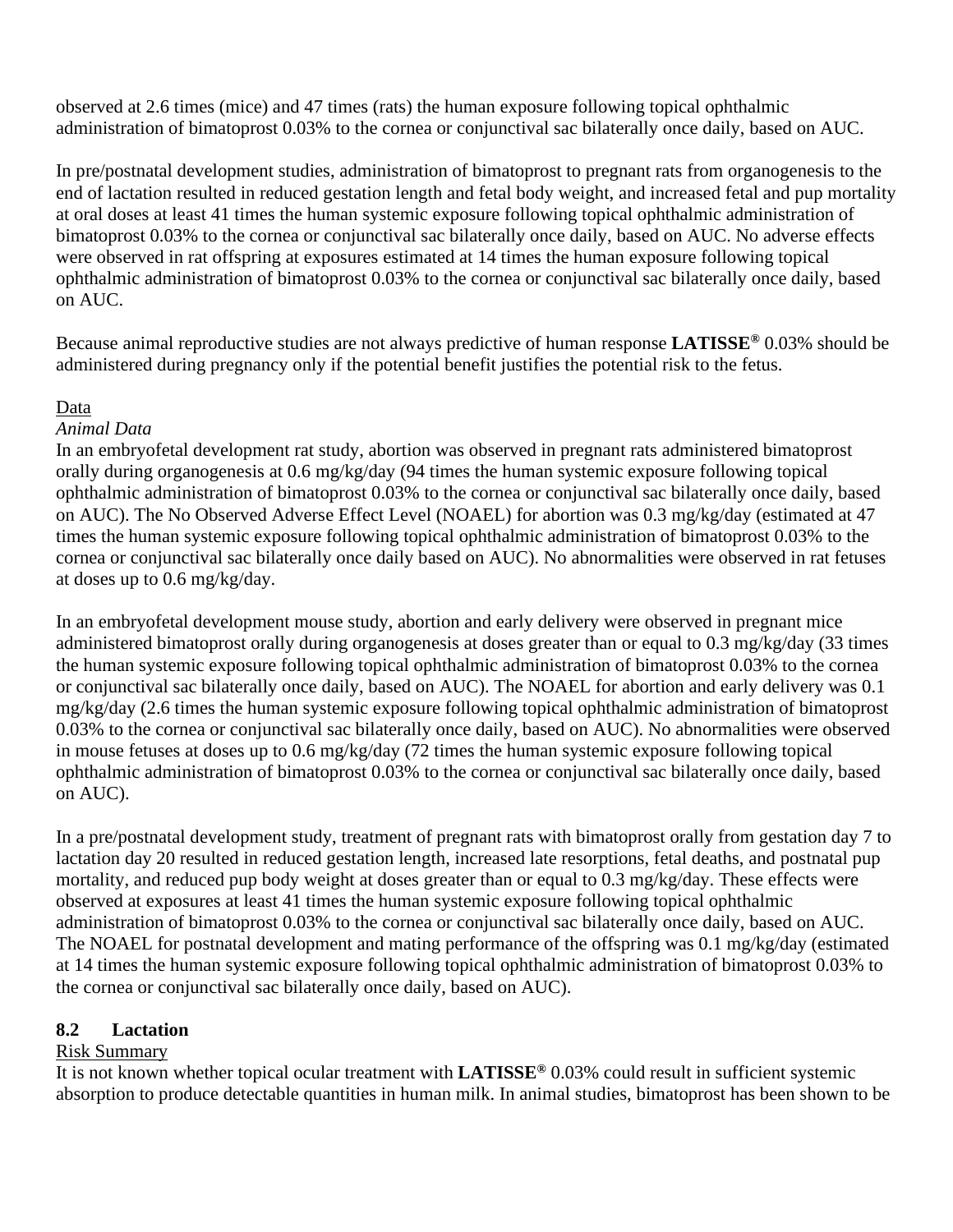present in breast milk of lactating rats at an intravenous dose (i.e., 1 mg/kg) 324 times the recommended human ophthalmic dose (on a mg/m<sup>2</sup> basis), however no animal data is available at clinically relevant doses.

The developmental and health benefits of breastfeeding should be considered along with the mother's clinical need for **LATISSE®** 0.03% and any potential adverse effects on the breastfed child from **LATISSE®** 0.03%.

## **8.4 Pediatric Use**

Use of **LATISSE®** was evaluated in a sixteen-week double-masked, randomized, vehicle-controlled study conducted in pediatric patients who were post-chemotherapy or had alopecia areata, and adolescents who had hypotrichosis with no associated medical condition. No new safety issues were observed. The results of the Global Eyelash Assessment (GEA) are provided in Table 1.

| Table 1. Number (%) of subjects with at least a 1-grade increase from baseline at month 4 in Global |                           |  |  |
|-----------------------------------------------------------------------------------------------------|---------------------------|--|--|
|                                                                                                     | <b>Eyelash Assessment</b> |  |  |

|                                                  | Age Range<br>(years) | <b>LATISSE®</b> | Vehicle      | Difference (95% CI)     |
|--------------------------------------------------|----------------------|-----------------|--------------|-------------------------|
| Adolescents with hypotrichosis<br>$(N=40)$       | $15 - 17$            | 19/26 (73%)     | 1/14(7%)     | 66% (44%, 88%)          |
| Post Chemotherapy Pediatric<br>Patients $(N=16)$ | $5 - 17$             | 11/13(85%)      | $3/3(100\%)$ | $-15\%$ ( $-35\%$ , 4%) |
| Alopecia Areata Pediatric<br>Patients $(N=15)$   | $5 - 17$             | 4/9(44%)        | 2/6(33%)     | 11% (-39%, 61%)         |

### **8.5 Geriatric Use**

No overall clinical differences in safety or effectiveness have been observed between elderly and other adult patients.

# **11 DESCRIPTION**

**LATISSE®** (bimatoprost ophthalmic solution) 0.03% is a synthetic prostaglandin analog. Its chemical name is (*Z*)-7-[(1*R*,2*R*,3*R*,5*S*)-3,5-Dihydroxy-2-[(1*E*,3*S*)-3-hydroxy-5-phenyl-1-pentenyl]cyclopentyl]-*N*-ethyl-5 heptenamide, and its molecular weight is 415.58. Its molecular formula is C<sub>25</sub>H<sub>37</sub>NO<sub>4</sub>. Its chemical structure is:

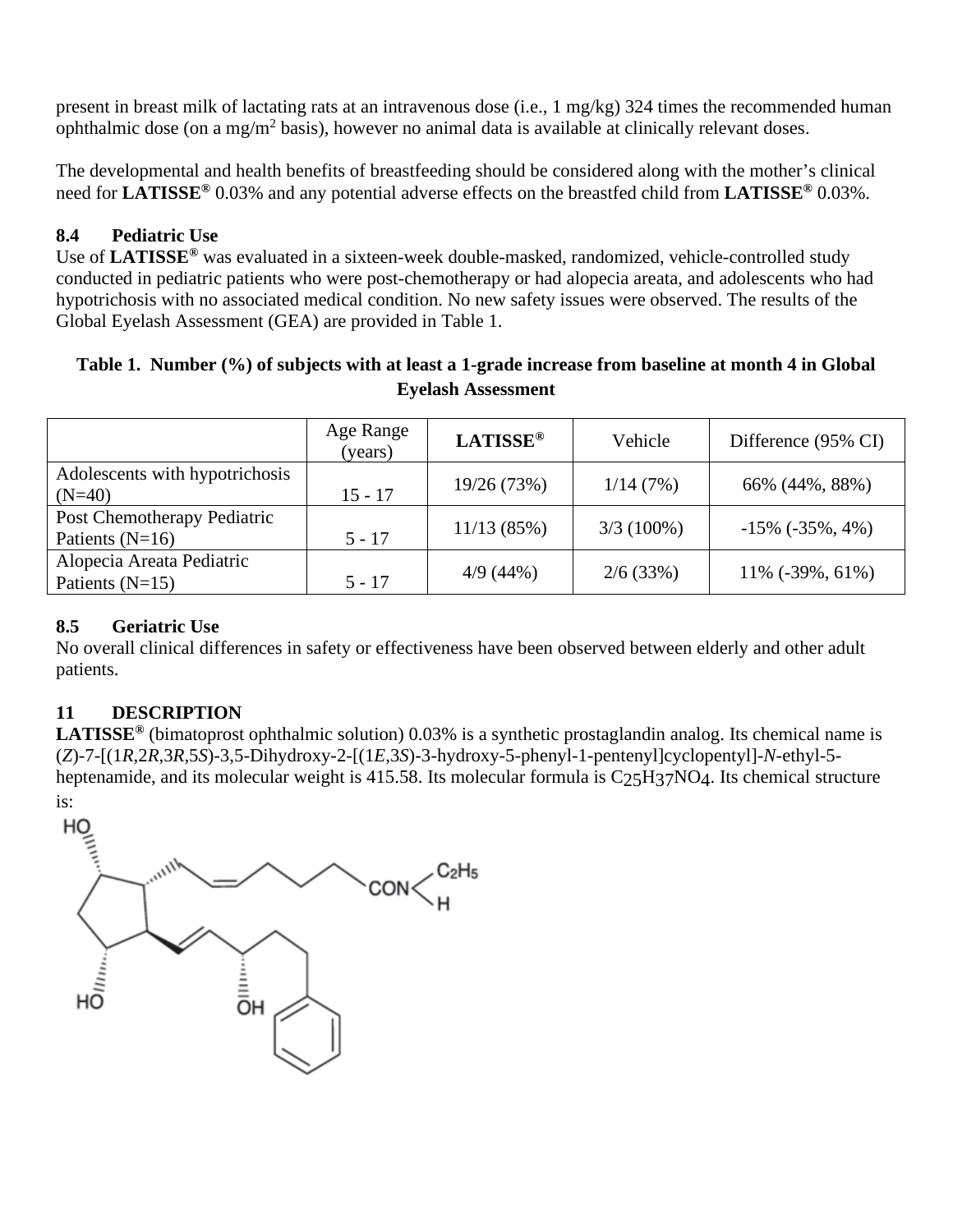Bimatoprost is a powder, which is very soluble in ethyl alcohol and methyl alcohol and slightly soluble in water. **LATISSE®** is a clear, isotonic, colorless, sterile ophthalmic solution with an osmolality of approximately 290 mOsmol/kg.

**Contains: Active:** bimatoprost 0.3 mg/mL; **Preservative:** benzalkonium chloride 0.05 mg/mL; **Inactives:** sodium chloride; sodium phosphate, dibasic; citric acid; and purified water. Sodium hydroxide and/or hydrochloric acid may be added to adjust pH. The pH during its shelf life ranges from 6.8 - 7.8.

# **12 CLINICAL PHARMACOLOGY**

# **12.1 Mechanism of Action**

Bimatoprost is a structural prostaglandin analog. Although the precise mechanism of action is unknown, the growth of eyelashes is believed to occur by increasing the percent of hairs in, and the duration of the anagen or growth phase.

### **12.3 Pharmacokinetics**

### Absorption

After one drop of bimatoprost ophthalmic solution 0.03% was administered once daily into both eyes (cornea and/or conjunctival sac) of 15 healthy subjects for two weeks, blood concentrations peaked within 10 minutes after dosing and were below the lower limit of detection (0.025 ng/mL) in most subjects within 1.5 hours after dosing. Mean C<sub>max</sub> and AUC<sub>0-24hr</sub> values were similar on days 7 and 14 at approximately 0.08 ng/mL and 0.09 ng•hr/mL, respectively, indicating that steady state was reached during the first week of ocular dosing. There was no significant systemic drug accumulation over time.

## Distribution

Bimatoprost is moderately distributed into body tissues with a steady-state volume of distribution of 0.67 L/kg. In human blood, bimatoprost resides mainly in the plasma. Approximately 12% of bimatoprost remains unbound in human plasma.

### Elimination

### *Metabolism*

Bimatoprost is the major circulating species in the blood once it reaches the systemic circulation. Bimatoprost then undergoes oxidation, N-deethylation, and glucuronidation to form a diverse variety of metabolites.

# *Excretion*

Following an intravenous dose of radiolabeled bimatoprost (3.12 mcg/kg) to six healthy subjects, the maximum blood concentration of unchanged drug was 12.2 ng/mL and decreased rapidly with an elimination half-life of approximately 45 minutes. The total blood clearance of bimatoprost was 1.5 L/hr/kg. Up to 67% of the administered dose was excreted in the urine while 25% of the dose was recovered in the feces.

# **13 NONCLINICAL TOXICOLOGY**

# **13.1 Carcinogenesis, Mutagenesis, Impairment of Fertility**

# **Carcinogenesis**

Bimatoprost was not carcinogenic in either mice or rats when administered by oral gavage for 104 weeks at doses up to 2 mg/kg/day and 1 mg/kg/day, respectively (192 and 291 times the human systemic exposure following topical ophthalmic administration of bimatoprost 0.03% to the cornea or conjunctival sac bilaterally once daily based on blood AUC levels).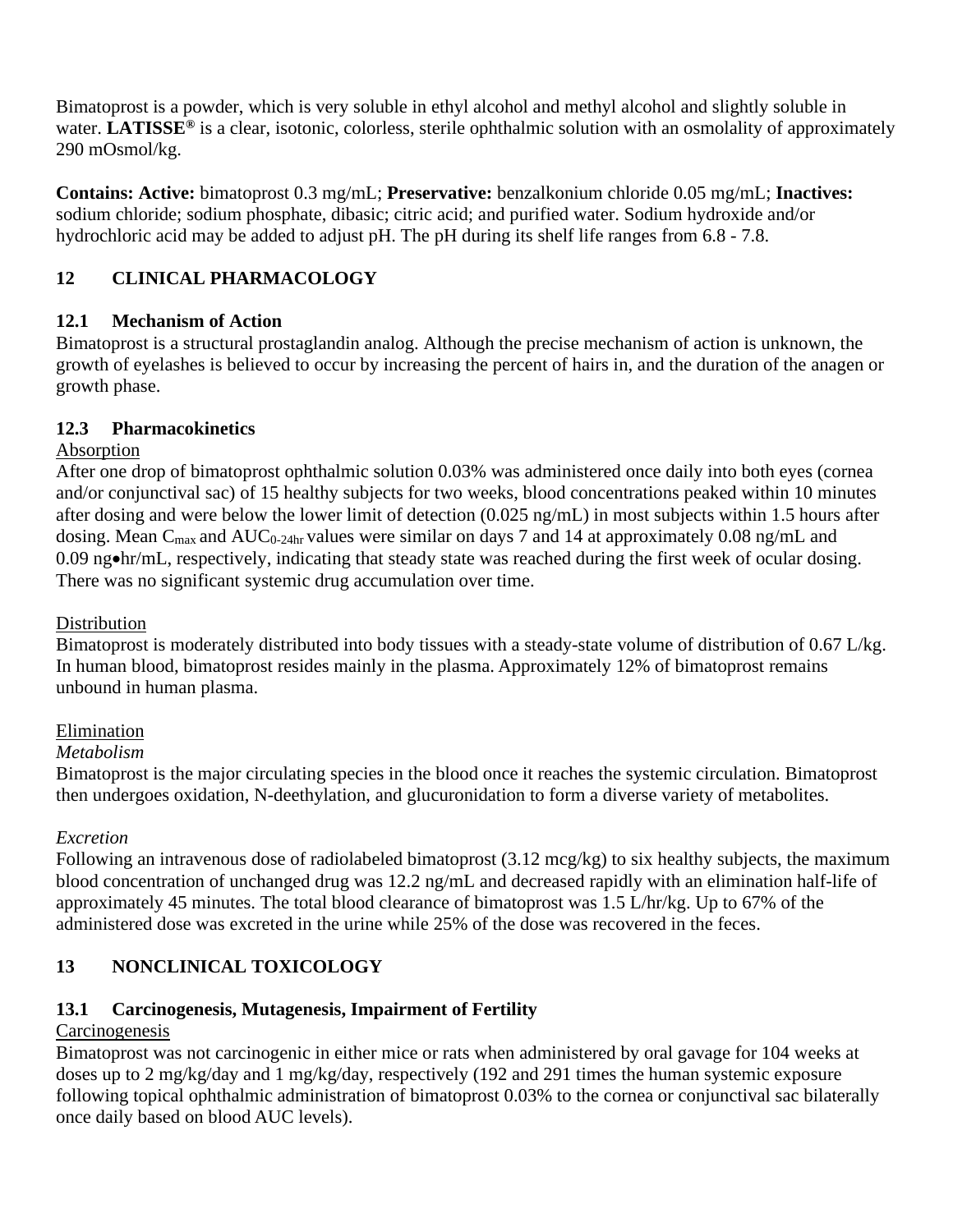#### Mutagenesis

Bimatoprost was not mutagenic or clastogenic in the Ames test, in the mouse lymphoma test, or in the *in vivo* mouse micronucleus tests.

#### Impairment of Fertility

Bimatoprost did not impair fertility in male or female rats up to doses of 0.6 mg/kg/day (103 times the human systemic exposure following topical ophthalmic administration of bimatoprost 0.03% to the cornea or conjunctival sac bilaterally once daily based on blood AUC levels).

# **14 CLINICAL STUDIES**

**LATISSE®** solution was evaluated for its effect on overall eyelash prominence in a multicenter, doublemasked, randomized, vehicle-controlled, parallel study including 278 adult patients for four months of treatment. The primary efficacy endpoint in this study was an increase in overall eyelash prominence as measured by at least a 1-grade increase on the 4-point Global Eyelash Assessment (GEA) scale, from baseline to the end of the treatment period (week 16). **LATISSE®** was more effective than vehicle as measured by the GEA score, with statistically significant differences seen at 8-week, 12-week, and 16-week (**primary endpoint**) treatment durations.

| Week | <b>LATISSE®</b> | Vehicle   |
|------|-----------------|-----------|
|      | $N = 137$       | $N = 141$ |
|      | N(% )           | $N(\%)$   |
|      | 7(5%)           | 3(2%)     |
| 4    | 20 (15%)        | 11 (8%)   |
| 8    | 69 (50%)        | 21 (15%)  |
| 12   | 95 (69%)        | 28 (20%)  |
| 16   | 107 (78%)       | 26 (18%)  |
| 20   | 103 (79%)       | 27 (21%)  |

**Table 2. Number (%) of subjects with at least a 1-grade increase from baseline in Global Eyelash Assessment (Primary Efficacy Endpoint – Week 16)** 

In this study, patients were also evaluated for the effect of **LATISSE®** solution on the length, thickness and darkness of their eyelashes. Improvements from baseline in eyelash growth as measured by digital image analysis assessing eyelash length, fullness/thickness, and darkness were statistically significantly more pronounced in the bimatoprost group at weeks 8, 12, and 16.

| Table 3              |                 |           |  |  |
|----------------------|-----------------|-----------|--|--|
| Efficacy endpoint at | <b>LATISSE®</b> | Vehicle   |  |  |
| Week 16              |                 |           |  |  |
| (Mean Change from    |                 |           |  |  |
| Baseline)            |                 |           |  |  |
| Eyelash growth       | $N = 137$       | $N = 141$ |  |  |
| (length)             | 1.4; 25%        | 0.1;2%    |  |  |
| (mm; % increase)     |                 |           |  |  |
| Fullness/thickness   | $N = 136$       | $N = 140$ |  |  |
| $(mm^2; %$ increase) | 0.7; 106%       | 0.1; 12%  |  |  |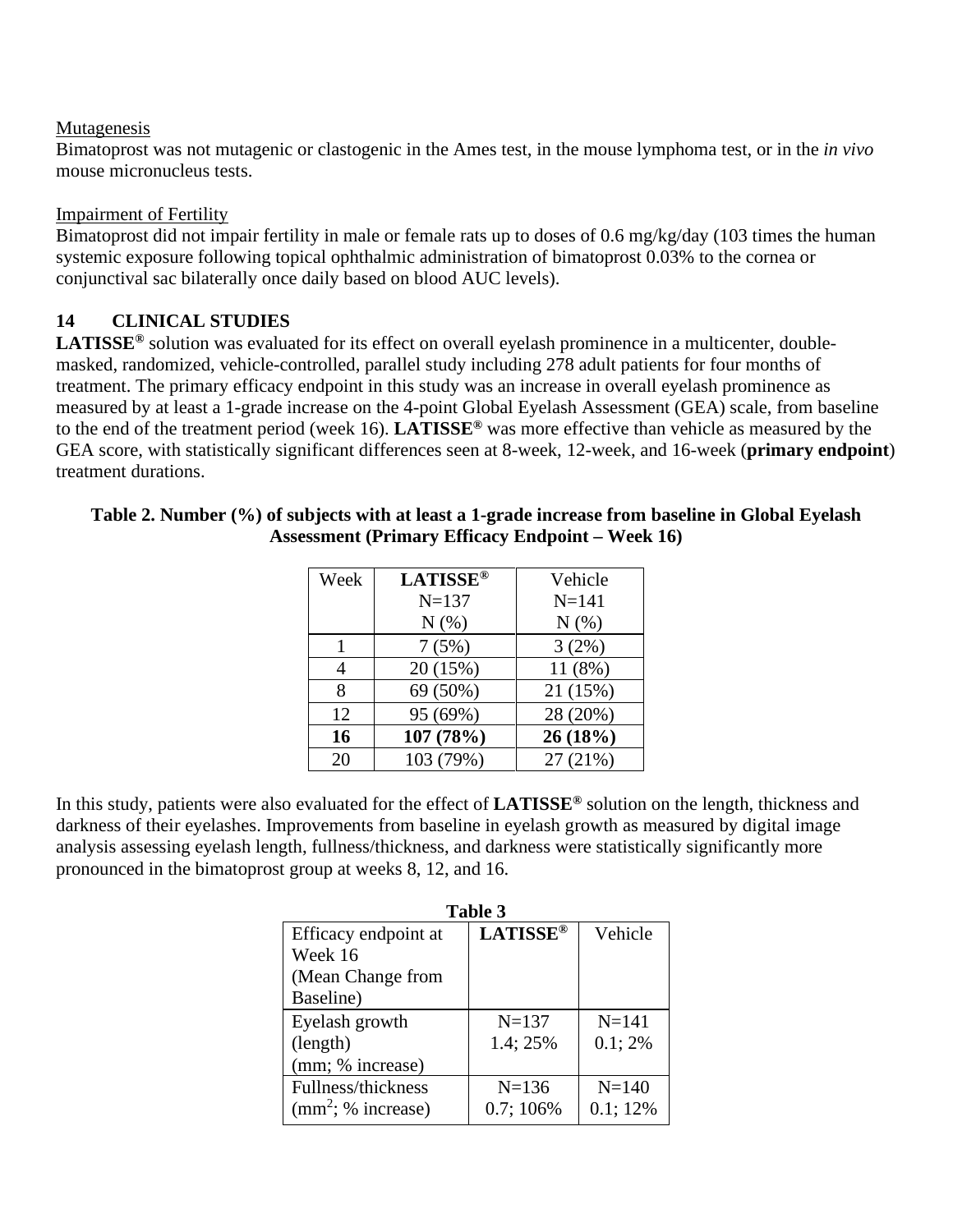| Eyelash darkness | $N=135$       | $N = 138$    |
|------------------|---------------|--------------|
| $(intensity^*;$  | $-20.2; -18%$ | $-3.6; -3\%$ |
| % increase in    |               |              |
| darkness)        |               |              |

\* a negative value is representative of eyelash darkening

After the 16-week treatment period, a 4-week post-treatment period followed during which the effects of bimatoprost started to return toward baseline. The effect on eyelash growth is expected to abate following longer term discontinuation.

# **16 HOW SUPPLIED/STORAGE AND HANDLING**

**LATISSE®** (bimatoprost ophthalmic solution) 0.03% is supplied sterile in opaque white low-density polyethylene dispenser bottles and tips with turquoise polystyrene caps accompanied by sterile, disposable applicators:

3 mL in a 5 mL bottle with 70 applicators NDC 0023-3616-70 5 mL in a 5 mL bottle with 140 applicators NDC 0023-3616-05

**Storage:** Store at 2° to 25°C (36° to 77°F).

### **17 PATIENT COUNSELING INFORMATION**

Advise the patient to read the FDA-approved patient labeling (Patient Information).

#### Nightly Application

Inform patients that **LATISSE®** (bimatoprost ophthalmic solution) should be applied every night using only the accompanying sterile applicators. They should start by ensuring their face is clean, all makeup is removed, and their contact lenses removed (if applicable). Then, carefully place one drop of **LATISSE®** solution on the disposable sterile applicator and brush cautiously along the skin of the upper eyelid margin at the base of the eyelashes. If any **LATISSE®** solution gets into the eye proper, it will not cause harm. The eye should not be rinsed.

Additional applications of **LATISSE®** will not increase the growth of eyelashes.

Inform patients not to apply to the lower eyelash line. Any excess solution outside the upper eyelid margin should be blotted with a tissue or other absorbent material.

The onset of effect is gradual but is not significant in the majority of patients until 2 months. Counsel patients that the effect is not permanent and can be expected to gradually return to the original level upon discontinuation of treatment with **LATISSE®**.

#### Handling the Bottle and Applicator

Instruct patients that the **LATISSE®** bottle must be maintained intact and to avoid allowing the tip of the bottle or applicator to contact surrounding structures, fingers, or any other unintended surface in order to avoid contamination of the bottle or applicator by common bacteria known to cause ocular infections. Instruct patients to only use the applicator supplied with the product once and then discard since reuse could result in using a contaminated applicator. Serious infections may result from using contaminated solutions or applicators.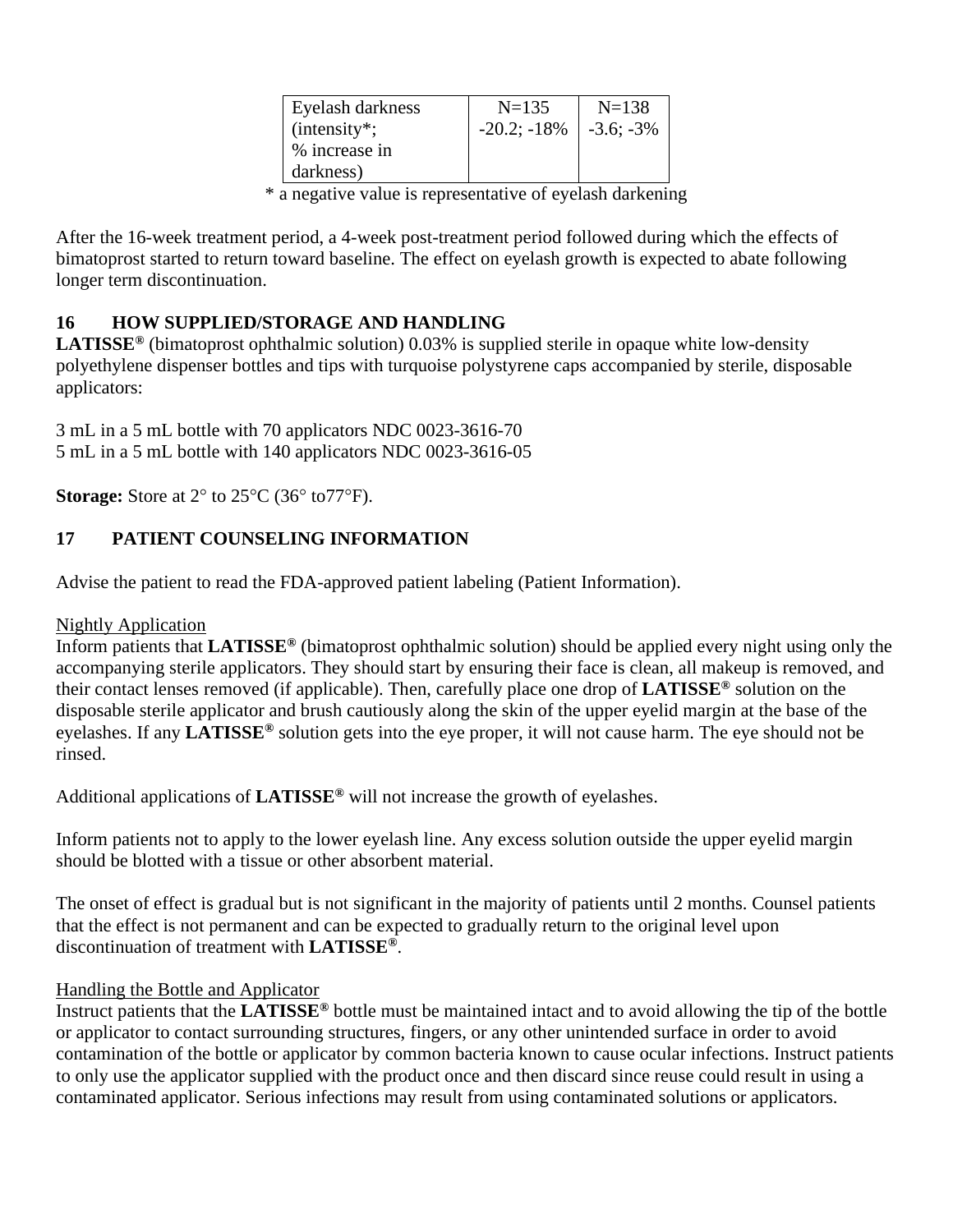### Potential for Intraocular Pressure Effects

**LATISSE®** may lower intraocular pressure although not to a level that will cause clinical harm.

In patients using **LUMIGAN®** or other prostaglandin analogs for the treatment of elevated intraocular pressure, the concomitant use of **LATISSE®** may interfere with the desired reduction in IOP. Patients using prostaglandin analogs for IOP reduction should only use **LATISSE®** after consulting with their physician.

### Potential for Eyelid Skin Darkening

Inform patients about the possibility of eyelid skin darkening, which may be reversible after discontinuation of **LATISSE®**.

### Potential for Iris Darkening

Advise patients about the potential for increased brown iris pigmentation which is likely to be permanent. Increased iris pigmentation has occurred when bimatoprost solution was administered.

### Potential for Unexpected Hair Growth or Eyelash Changes

Inform patients of the possibility of hair growth occurring outside of the target treatment area if **LATISSE®** repeatedly touches the same area of skin outside the treatment area. They should also be informed of the possibility of disparity between eyes in length, thickness, pigmentation, number of eyelashes or vellus hairs, and/or direction of eyelash growth. Eyelash changes are likely reversible upon discontinuation of treatment.

### When to Seek Physician Advice

Advise patients that if they develop a new ocular condition (e.g., trauma or infection), experience a sudden decrease in visual acuity, have ocular surgery, or develop any ocular reactions, particularly conjunctivitis and eyelid reactions, they should immediately seek their physician's advice concerning the continued use of **LATISSE®**. Patients on IOP-lowering medications should not use **LATISSE®** without prior consultation with their physician.

### Contact Lens Use

Advise patients that **LATISSE®** solution contains benzalkonium chloride, which may be absorbed by and cause discoloration of soft contact lenses. Contact lenses should be removed prior to application of **LATISSE®** and may be reinserted 15 minutes following its administration.

Distributed by: Allergan USA, Inc. Madison, NJ 07940

 2021 Allergan. All rights reserved. All trademarks are the property of their respective owners. Patented. See: www.allergan.com/patents



v2.0USPI3616

------Cut---Here----------------------------------------------------------------------------------------------------------------

**FDA-approved Patient Labeling**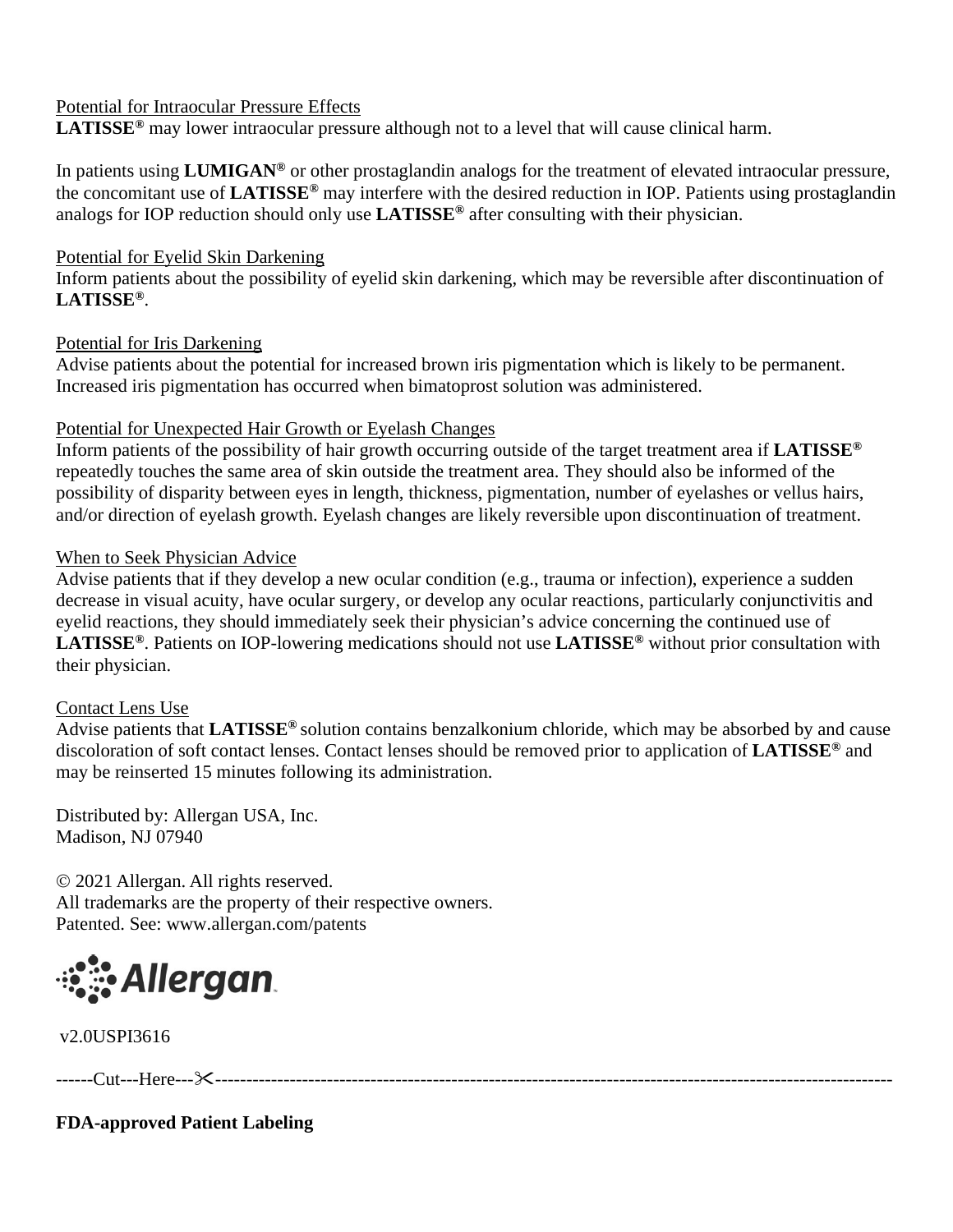# **PATIENT INFORMATION**

### **LATISSE® [la teece]**

(bimatoprost ophthalmic solution) 0.03%

Read the Patient Information that comes with **LATISSE®** before you start using it and each time you get a refill. There may be new information. This leaflet does not take the place of talking with your physician about your treatment.

### **What is hypotrichosis of the eyelashes?**

Hypotrichosis is another name for having inadequate or not enough eyelashes.

### **What is LATISSE® solution?**

**LATISSE®** solution is a prescription treatment for hypotrichosis used to grow eyelashes, making them longer, thicker and darker.

#### **Who should NOT take LATISSE®?**

Do not use **LATISSE®** solution if you are allergic to one of its ingredients.

# **Are there any special warnings associated with LATISSE® use?**

**LATISSE®** solution is intended for **use on the skin of the upper eyelid margins at the base of the eyelashes**. Refer to Illustration 2 below. **DO NOT APPLY** to the lower eyelid. If you are using **LUMIGAN®** or other products in the same class for elevated intraocular pressure (IOP), or if you have a history of abnormal IOP, you should only use **LATISSE®** under the close supervision of your physician.

**LATISSE®** use may cause darkening of the eyelid skin which may be reversible. **LATISSE®** use may also cause increased brown pigmentation of the colored part of the eye which is likely to be permanent.

It is possible for hair growth to occur in other areas of your skin that **LATISSE®** frequently touches. Any excess solution outside the upper eyelid margin should be blotted with a tissue or other absorbent material to reduce the chance of this from happening. It is also possible for a difference in eyelash length, thickness, fullness, pigmentation, number of eyelash hairs, and/or direction of eyelash growth to occur between eyes. These differences, should they occur, will usually go away if you stop using **LATISSE®**.

### **Who should I tell that I am using LATISSE®?**

You should tell your physician you are using **LATISSE®** especially if you have a history of eye pressure problems.

You should also tell anyone conducting an eye pressure screening that you are using **LATISSE®**.

### **What should I do if I get LATISSE® in my eye?**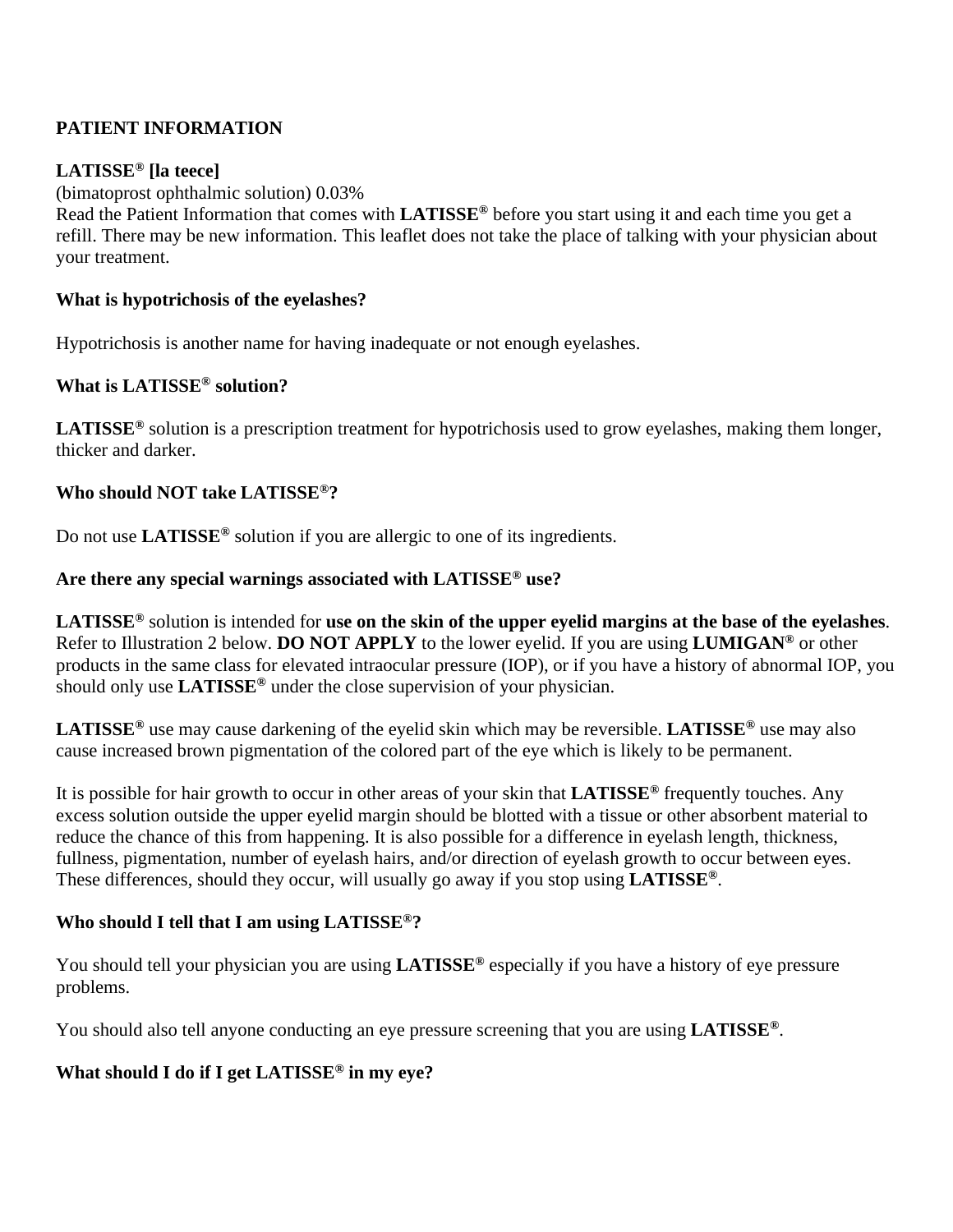**LATISSE®** solution is an ophthalmic drug product. **LATISSE®** is not expected to cause harm if it gets into the eye proper. Do not attempt to rinse your eye in this situation.

### **What are the possible side effects of LATISSE®?**

The most common side effects after using **LATISSE®** solution are an itching sensation in the eyes and/or eye redness. This was reported in approximately 4% of patients. **LATISSE®** solution may cause other less common side effects which typically occur on the skin close to where **LATISSE®** is applied, or in the eyes. These include skin darkening, eye irritation, dryness of the eyes, and redness of the eyelids.

If you develop a new ocular condition (e.g., trauma or infection), experience a sudden decrease in visual acuity, have ocular surgery, or develop any ocular reactions, particularly conjunctivitis and eyelid reactions, you should immediately seek your physician's advice concerning the continued use of **LATISSE®** solution.

### **What happens if I stop using LATISSE®?**

If you stop using **LATISSE®**, your eyelashes are expected to return to their previous appearance over several weeks to months.

Any eyelid skin darkening is expected to reverse after several weeks to months.

Any darkening of the colored part of the eye known as the iris is NOT expected to reverse and is likely permanent.

# **How do I use LATISSE®?**

The recommended dosage is one application nightly to the skin of the upper eyelid margin at the base of the eyelashes only.

Once nightly, start by ensuring your face is clean, makeup and contact lenses are removed. Remove an applicator from its tray. Then, holding the sterile applicator horizontally, place one drop of **LATISSE®** on the area of the applicator closest to the tip but not on the tip (see Illustration 1). Then immediately draw the applicator carefully across the skin of the upper eyelid margin at the base of the eyelashes (where the eyelashes meet the skin) going from the inner part of your lash line to the outer part (see Illustration 2). Blot any excess solution beyond the eyelid margin. Dispose of the applicator after one use.

Repeat for the opposite upper eyelid margin using a new sterile applicator. This helps minimize any potential for contamination from one eyelid to another.

Illustration 1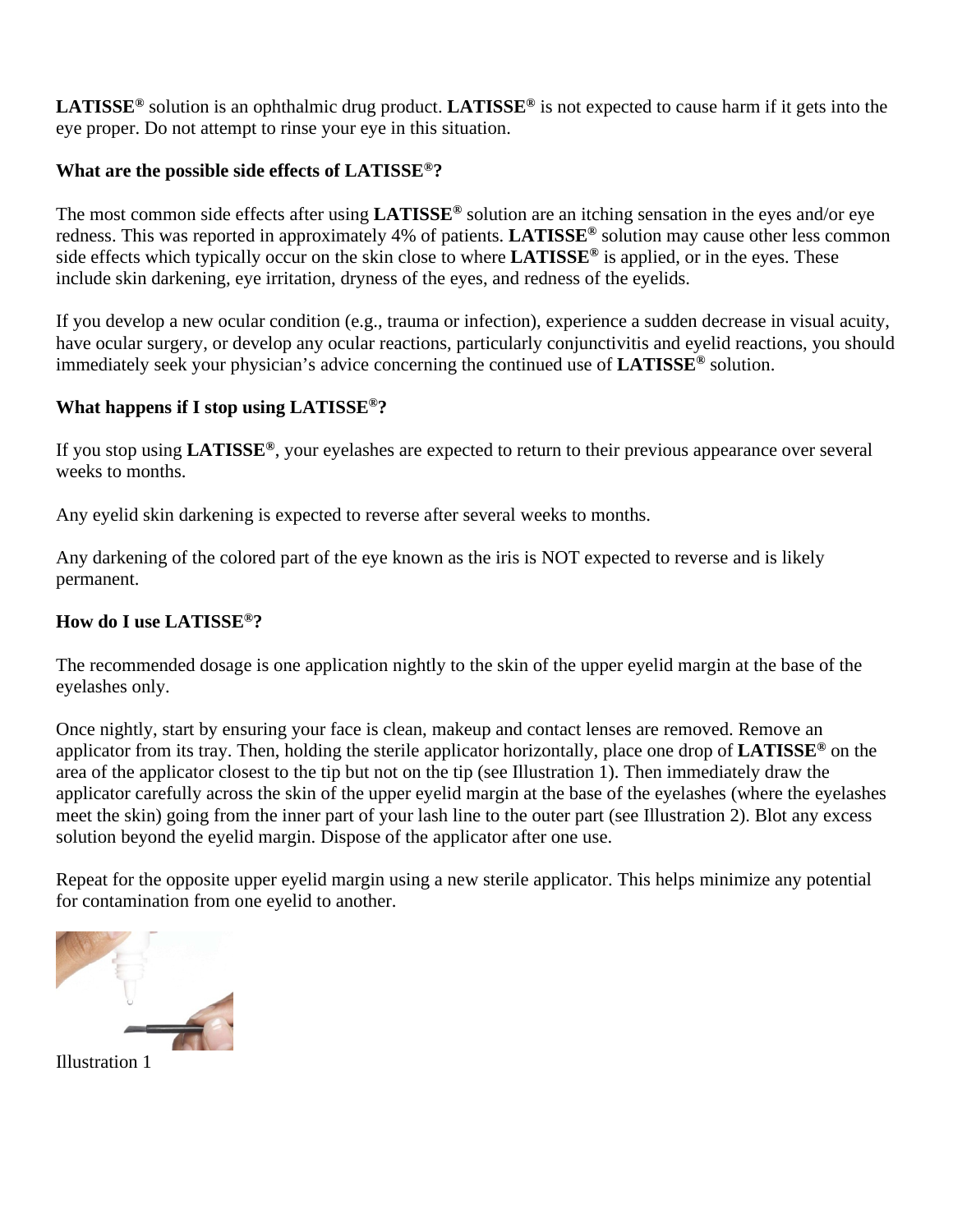

Illustration 2

**DO NOT APPLY** in your eye or to the lower lid. **ONLY** use the sterile applicators supplied with **LATISSE®** to apply the product. If you miss a dose, don't try to "catch up." Just apply **LATISSE®** solution the next evening. Fifty percent of patients treated with **LATISSE®** in a clinical study saw significant improvement by 2 months after starting treatment.

If any **LATISSE®** solution gets into the eye proper, it is not expected to cause harm. The eye should not be rinsed.

Don't allow the tip of the bottle or applicator to contact surrounding structures, fingers, or any other unintended surface in order to avoid contamination by common bacteria known to cause infections.

Contact lenses should be removed prior to application of **LATISSE®** and may be reinserted 15 minutes following its administration.

Use of **LATISSE®** more than once a day will not increase the growth of eyelashes more than use once a day.

Store LATISSE<sup>®</sup> solution at  $36^{\circ}$  to  $77^{\circ}F(2^{\circ}$  to  $25^{\circ}C)$ .

#### **General Information about LATISSE®**

Prescription treatments are sometimes prescribed for conditions that are not mentioned in patient information leaflets. Do not use **LATISSE®** solution for a condition for which it was not prescribed. Do not give **LATISSE®** to other people. It may not be appropriate for them to use.

This leaflet summarizes the most important information about **LATISSE®** solution. If you would like more information, talk with your physician. You can also call Allergan's product information department at 1-800- 678-1605.

#### **What are the ingredients in LATISSE®?**

#### **Active ingredient:** bimatoprost

**Inactive ingredients:** benzalkonium chloride; sodium chloride; sodium phosphate, dibasic; citric acid; and purified water. Sodium hydroxide and/or hydrochloric acid may be added to adjust pH. The pH during its shelf life ranges from 6.8 - 7.8.

Distributed by: Allergan USA, Inc. Madison, NJ 07940

 2020 Allergan. All rights reserved. All trademarks are the property of their respective owners. Patented. See: www.allergan.com/patents